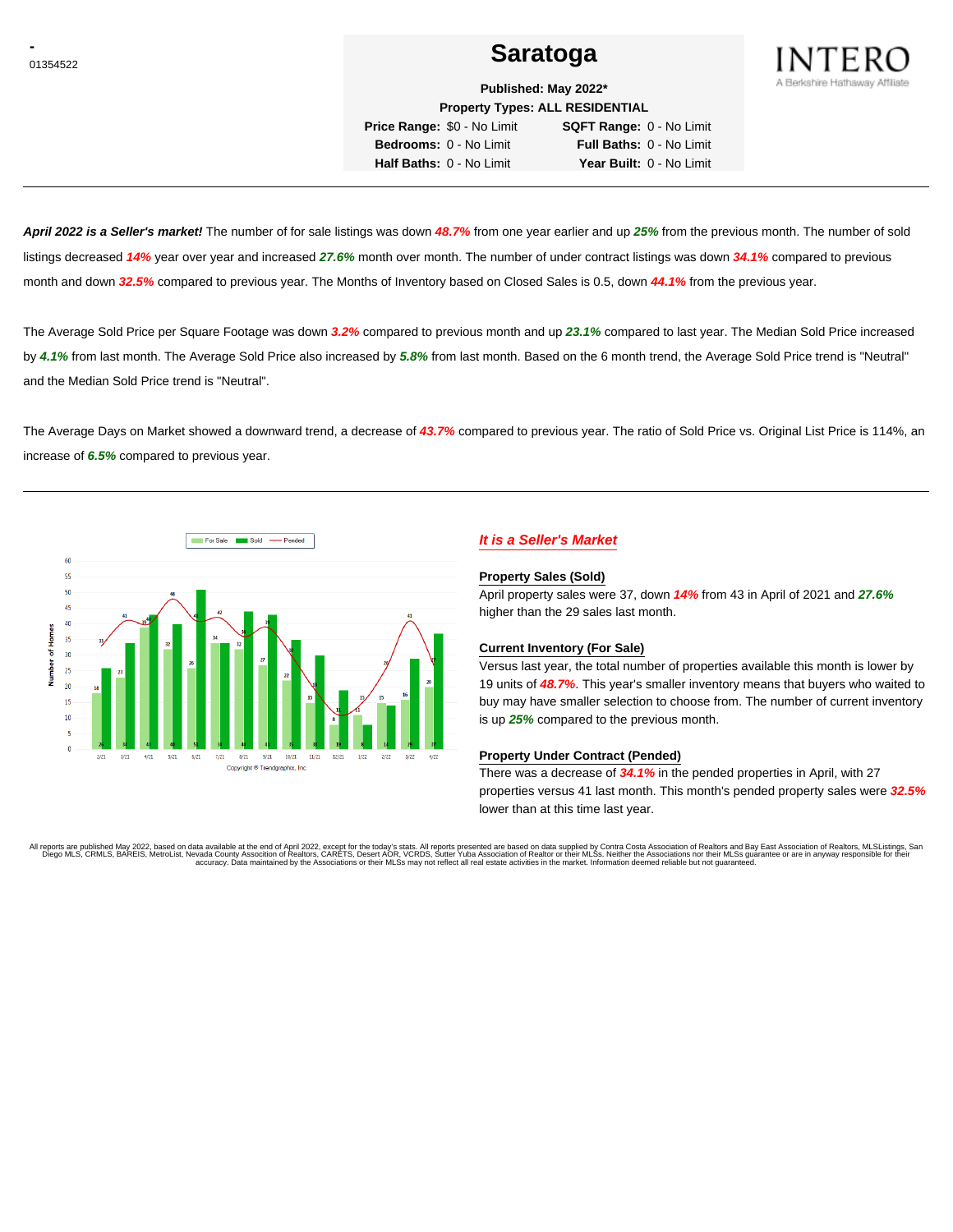# <sup>01354522</sup> **Saratoga**



# **Published: May 2022\***

**Property Types: ALL RESIDENTIAL**

**Price Range:** \$0 - No Limit **SQFT Range:** 0 - No Limit

**Bedrooms:** 0 - No Limit **Full Baths:** 0 - No Limit **Half Baths:** 0 - No Limit **Year Built:** 0 - No Limit

# **The Average Sold Price per Square Footage is Neutral\***

The Average Sold Price per Square Footage is a great indicator for the direction of property values. Since Median Sold Price and Average Sold Price can be impacted by the 'mix' of high or low end properties in the market, the Average Sold Price per Square Footage is a more normalized indicator on the direction of property values. The April 2022 Average Sold Price per Square Footage of \$1458 was down **3.2%** from \$1506 last month and up **23.1%** from \$1184 in April of last year.

\* Based on 6 month trend – Appreciating/Depreciating/Neutral





## **The Days on Market Shows Downward Trend\***

The average Days on Market (DOM) shows how many days the average property is on the market before it sells. An upward trend in DOM trends to indicate a move towards more of a Buyer's market, a downward trend indicates a move towards more of a Seller's market. The DOM for April 2022 was 9, the same as last month and down **43.7%** from 16 days in April of last year.

#### **The Sold/Original List Price Ratio Remains Steady\*\***

The Sold Price vs. Original List Price reveals the average amount that sellers are agreeing to come down from their original list price. The lower the ratio is below 100% the more of a Buyer's market exists, a ratio at or above 100% indicates more of a Seller's market. This month Sold Price vs. Original List Price of 114% is down **0.9%** % from last month and up from **6.5%** % in April of last year.

\* Based on 6 month trend – Upward/Downward/Neutral

\*\* Based on 6 month trend - Rising/Falling/Remains Steady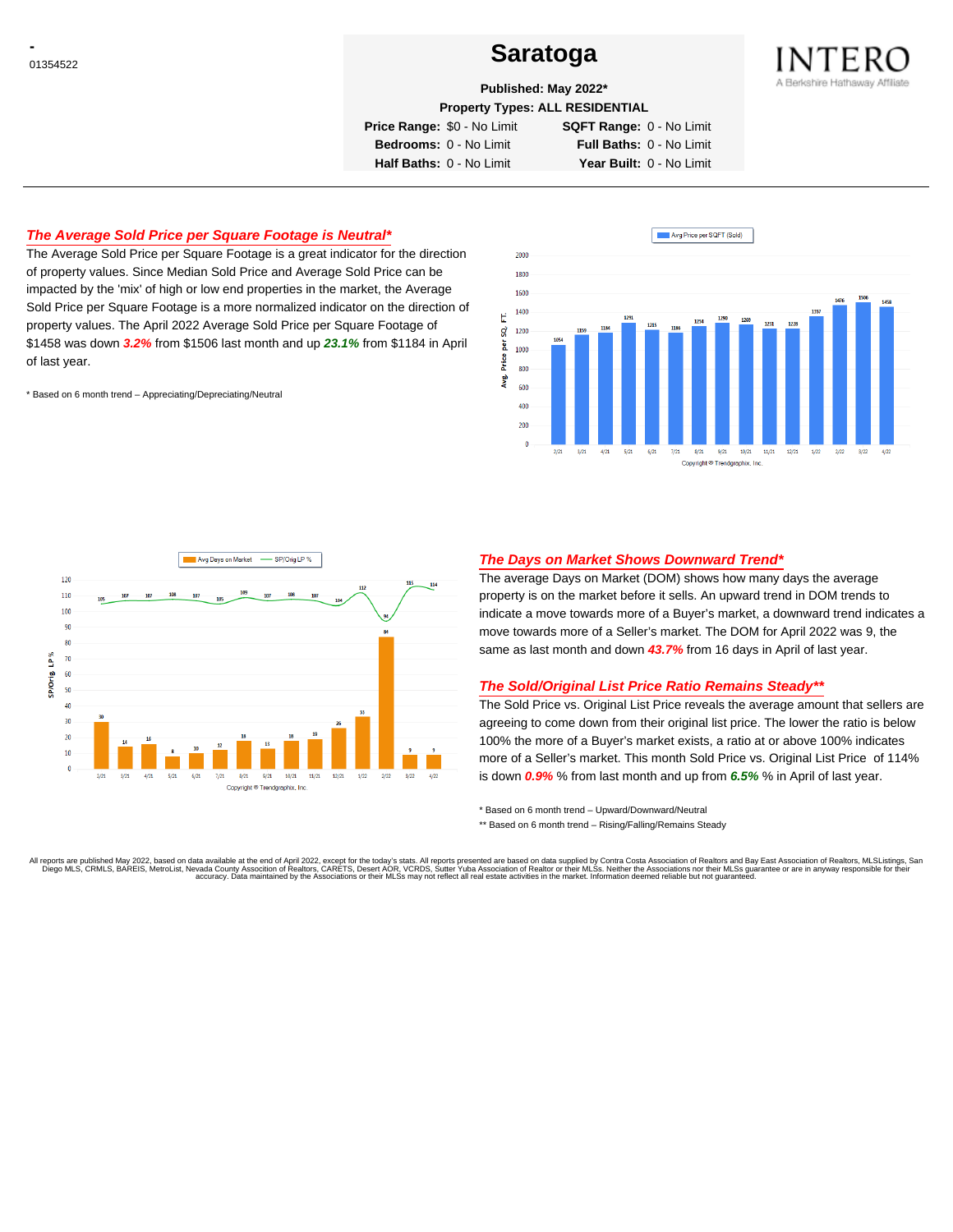# <sup>01354522</sup> **Saratoga**



## **Published: May 2022\***

**Property Types: ALL RESIDENTIAL**

**Price Range:** \$0 - No Limit **SQFT Range:** 0 - No Limit

**Bedrooms:** 0 - No Limit **Full Baths:** 0 - No Limit **Half Baths:** 0 - No Limit **Year Built:** 0 - No Limit

## **The Average For Sale Price is Neutral\***

The Average For Sale Price in April was \$4,280,000, down **4.5%** from \$4,484,000 in April of 2021 and down **14.3%** from \$4,996,000 last month.

# **The Average Sold Price is Neutral\***

The Average Sold Price in April was \$3,838,000, up **24.4%** from \$3,084,000 in April of 2021 and up **5.8%** from \$3,627,000 last month.

### **The Median Sold Price is Neutral\***

The Median Sold Price in April was \$3,800,000, up **26.7%** from \$3,000,000 in April of 2021 and up **4.1%** from \$3,650,000 last month.

\* Based on 6 month trend – Appreciating/Depreciating/Neutral





# **It is a Seller's Market\***

A comparatively lower Months of Inventory is more beneficial for sellers while a higher months of inventory is better for buyers.

\*Buyer's market: more than 6 months of inventory Seller's market: less than 3 months of inventory Neutral market: 3 – 6 months of inventory

#### **Months of Inventory based on Closed Sales**

The April 2022 Months of Inventory based on Closed Sales of 0.5 was decreased by **44.1%** compared to last year and down **18.1%** compared to last month. April 2022 is Seller's market.

#### **Months of Inventory based on Pended Sales**

The April 2022 Months of Inventory based on Pended Sales of 0.7 was decreased by **30.8%** compared to last year and up **76.9%** compared to last month. April 2022 is Seller's market.